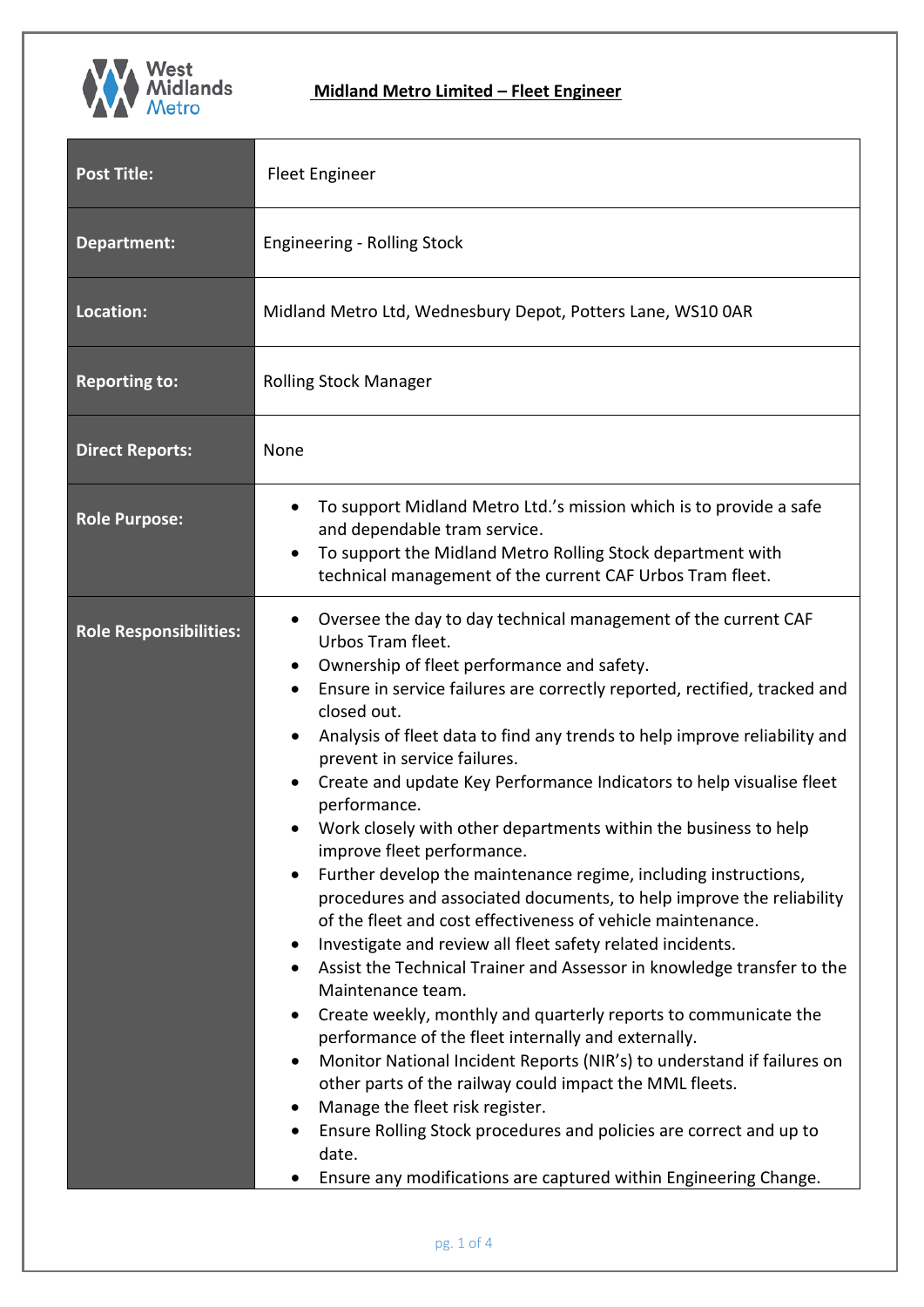

| Chair and manage monthly meetings relating to fleet performance<br>such as warranty meetings.                                    |
|----------------------------------------------------------------------------------------------------------------------------------|
| Create and maintain good working relationships with the vehicle<br>manufacturer and system OEM's.                                |
| Help influence the culture within the department to continuously<br>improve.                                                     |
| Working occasional evenings, nights and weekends if required as part<br>of the role.                                             |
| Carry out rostered on-call duties as part of Fleet Technical On-call.                                                            |
| Any other duties that are commensurate with the role.<br>$\bullet$                                                               |
| CAF Urbos Tram fleet familiarisation.<br>$\bullet$                                                                               |
| Tram system specific training courses.<br>٠                                                                                      |
| Depot processes and procedures.<br>$\bullet$                                                                                     |
| Depot Protection.                                                                                                                |
| Health and Safety.<br>$\bullet$                                                                                                  |
| First Aid.<br>$\bullet$                                                                                                          |
| <b>MML Policies and Procedures.</b>                                                                                              |
| Any other training commensurate with the role.<br>$\bullet$                                                                      |
| To work within the MML company policies, procedures and Safety<br>Management System (SMS).                                       |
| Decisions relating to tram fleet safety and performance.                                                                         |
| To work effectively as a member of the Rolling Stock Engineering<br>team.                                                        |
| In common with the whole rail industry, the successful applicant will<br>be required to pass a stringent drugs and alcohol test. |
|                                                                                                                                  |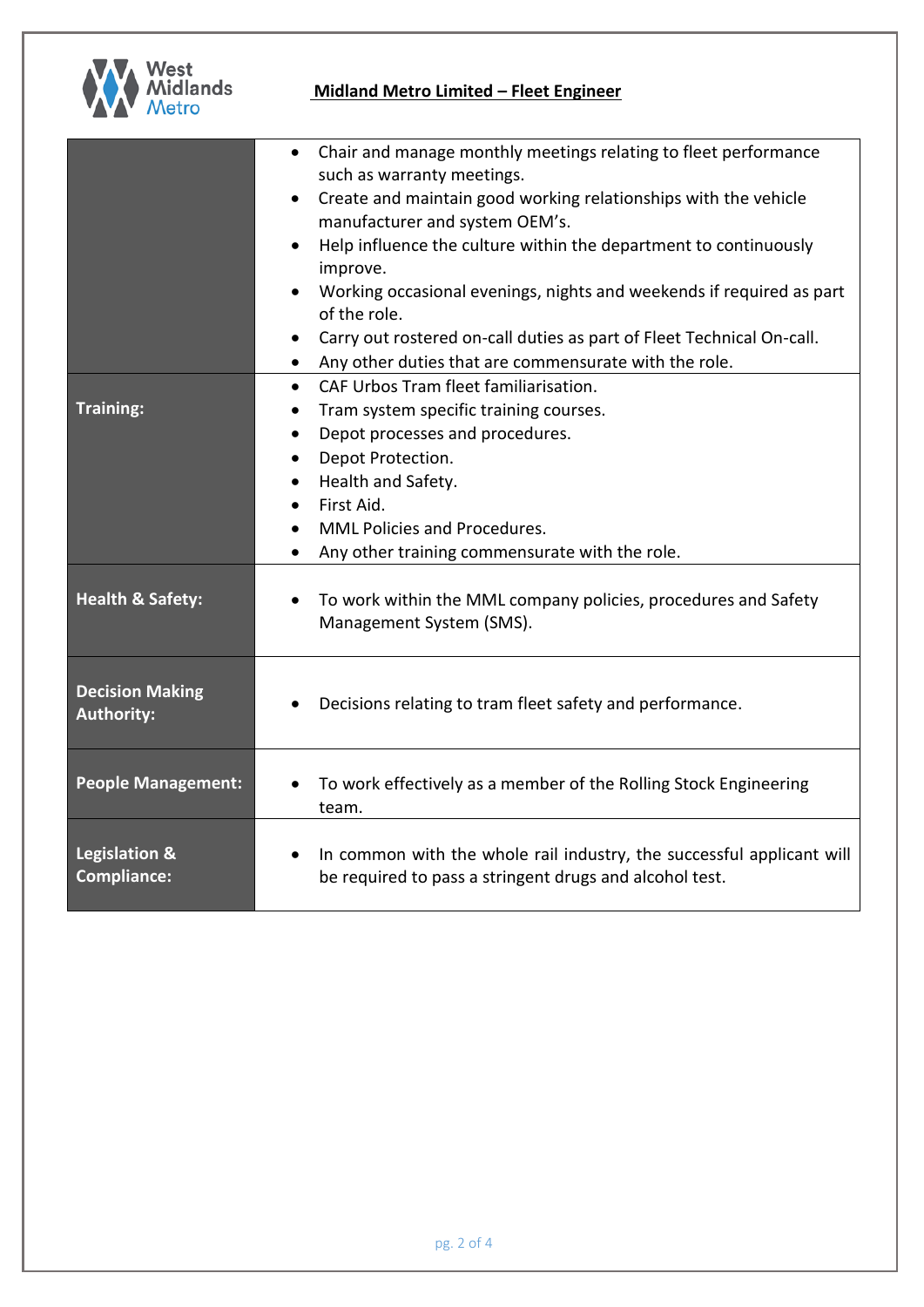

# **Person Specification**

| Tasks:                       | <b>Level of Experience</b>                                                                                                                     | <b>Desirable</b><br>Or<br><b>Essential</b> |
|------------------------------|------------------------------------------------------------------------------------------------------------------------------------------------|--------------------------------------------|
| <b>Work Experience:</b>      | At least five years' experience in a technical engineering<br>position.                                                                        | Essential                                  |
|                              | Experience in finding and diagnosing faults in complex<br>$\bullet$<br>mechanical, electrical, electronic, hydraulic and pneumatic<br>systems. | Essential                                  |
|                              | Experience of working with rolling stock in a depot<br>$\bullet$<br>environment.                                                               | Essential                                  |
|                              | Experience of one or more of the following:<br>Relability Improvement;                                                                         | Essential                                  |
|                              | Maintenance Optimisation;<br>$\blacksquare$<br>Modifications/Engineering Change.                                                               |                                            |
|                              | In depth knowledge of rolling stock systems and<br>technologies.                                                                               | Essential                                  |
|                              | Knowledge of Rail Industry standards, in particular, those<br>relevant to light rail.                                                          | Essential                                  |
|                              | Good commercial skills.                                                                                                                        | Desirable                                  |
| <b>Education:</b>            | Time served Engineering Apprenticeship.<br>$\bullet$                                                                                           | Essential                                  |
|                              | Further education qualification in Electrical or Mechanical<br>Engineering.                                                                    | Essential                                  |
| <b>Managing People:</b>      | Experience of leading others.                                                                                                                  | Desirable                                  |
| <b>Communication:</b>        | Excellent interpersonal skills, able to communicate<br>effectively at all levels within and outside the company.                               | Essential                                  |
|                              | Excellent written and verbal communication skills.                                                                                             | Essential                                  |
| <b>Additional Qualities:</b> | Excellent PC ability.<br>$\bullet$<br>Able to use Microsoft products to a high level.<br>$\bullet$                                             | Essential<br>Essential                     |
|                              | Excellent attention to detail, including making accurate<br>$\bullet$<br>records either computer or paper based.                               | Essential                                  |
|                              | Knowledge of, and compliance with, railway rules and<br>$\bullet$<br>regulations.                                                              | Essential                                  |
|                              | Outstanding Safety Awareness gained through working in<br>$\bullet$<br>safety critical operations and maintenance environments.                | Essential                                  |
|                              | Must hold a Full UK Driving Licence.<br>٠                                                                                                      | Essential                                  |
|                              | $n\sigma$ 3 of $\Lambda$                                                                                                                       |                                            |